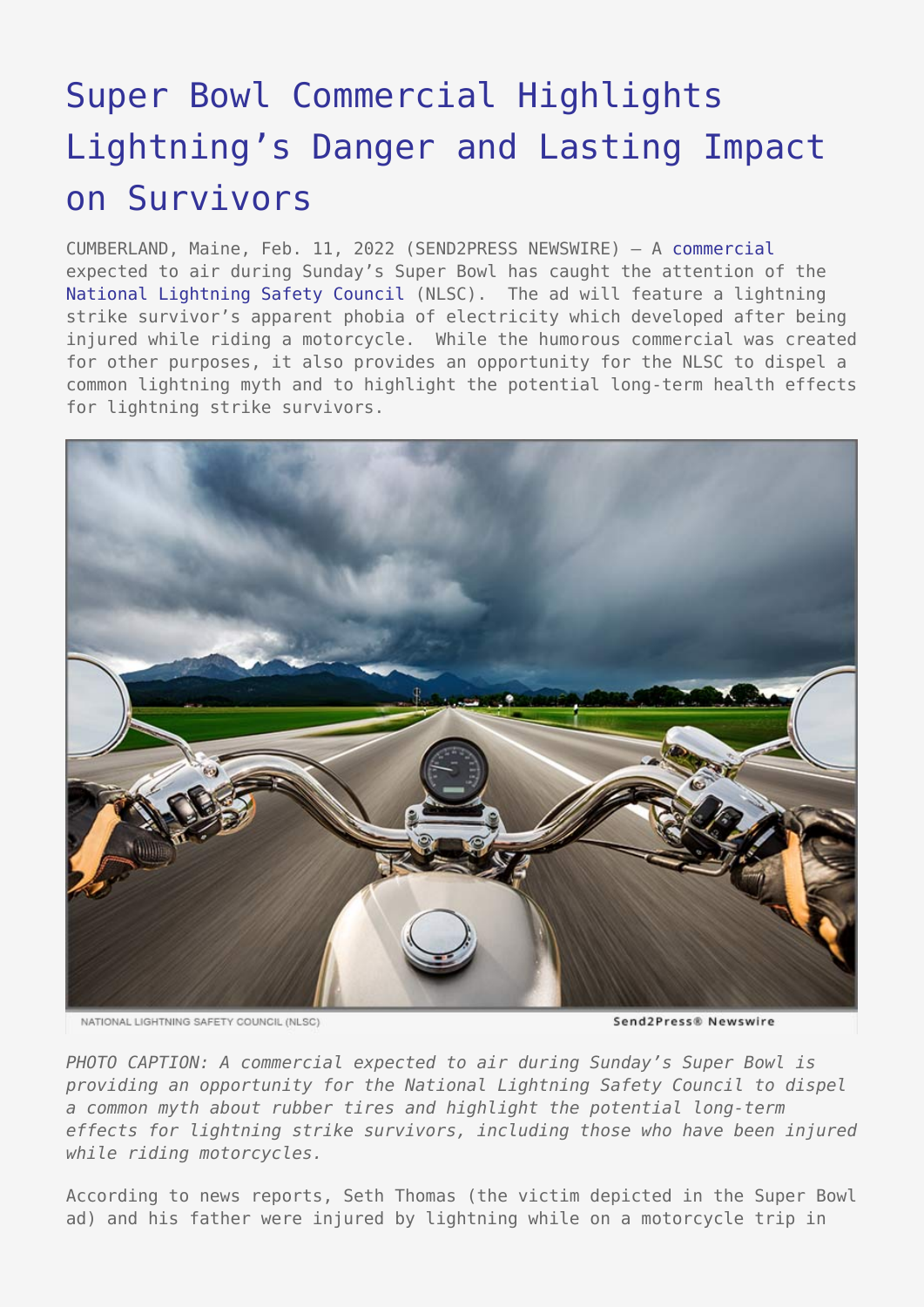2012.

"Many people still believe the myth that rubber tires protect you from lightning, but they do not," said John Jensenius, a lightning safety specialist with the NLSC. "It's very dangerous to be riding a motorcycle or to be involved in any other outdoor activity during a thunderstorm."

Data collected by the NLSC, cites 12 people in the U.S. as being struck and killed by [lightning while motorcycling](http://lightningsafetycouncil.org/Activities/Motorcycles.pdf) from 2006 to 2021.

According to Mary Ann Cooper, MD, international lightning safety expert and medical specialist with the NLSC, long term health effects are common with lightning-strike survivors.

"Many survivors suffer brain injury, post-traumatic stress disorder, and chronic pain syndromes from the nerve injuries that lightning commonly causes," said Dr. Cooper. "The fear of electricity that this Super Bowl advertisement humorously portrays is not uncommon with lightning and electrical injury survivors," she explained.

The NLSC hopes the Super Bowl prime airing of the commercial will prompt conversations and spark awareness about the dangers of lightning to prevent more deaths and injuries.

"Not all lightning survivors will find this commercial funny, but sometimes humor gets the word out to certain audiences better than serious warnings," added Dr. Cooper.

The NLSC urges lightning strike survivors and families coping with the often misunderstood medical effects of these injuries to contact the [Lightning](https://www.lightning-strike.org/) [Strike & Electric Shock Survivors International,](https://www.lightning-strike.org/) a non-profit support group founded in 1989.

The National Lightning Safety Council invites educators, government officials and others to help build lightning safe communities by learning more about lightning safety, lightning protection and risk reduction.

Visit the <http://www.lightningsafetycouncil.org/> for shareable information, resources and safety tips.

Inquiries about specific lightning concerns can also be addressed to Council members via contacts here: [http://www.lightningsafetycouncil.com/LSC-About.html.](http://www.lightningsafetycouncil.com/LSC-About.html)

**RELATED LINKS:**

<https://www.youtube.com/watch?v=ZzcdP90akWM>

<http://lightningsafetycouncil.org/Activities/Motorcycles.pdf>

<https://www.lightning-strike.org/>